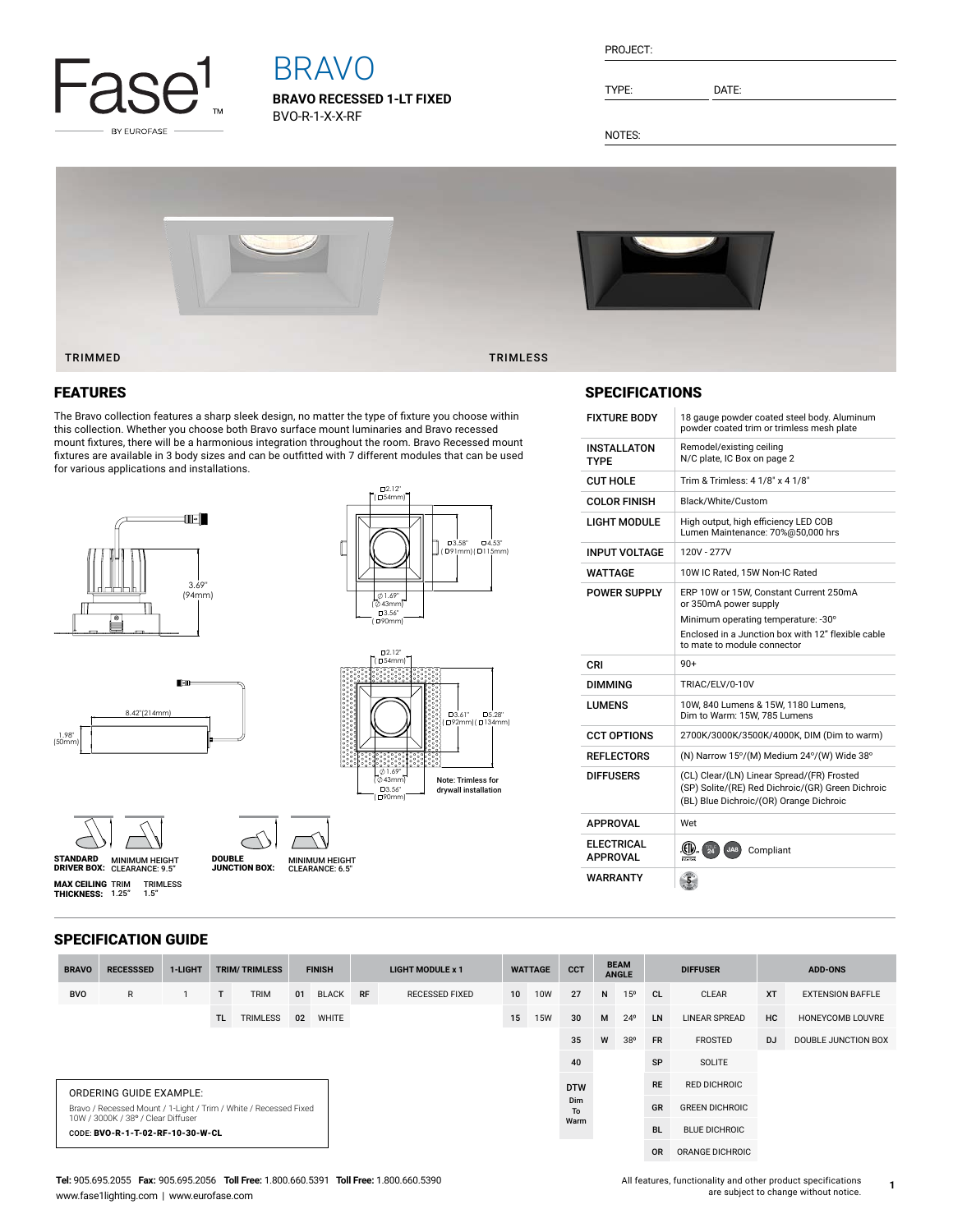

## BRAVO

**BRAVO RECESSED 1-LT FIXED** BVO-R-1-X-X-RF

### REFLECTOR OPTIONS ADD-ONS









**DOUBLE JUNCTION BOX** (Shallow Ceiling Application) **(DJ)**

### DIFFUSER OPTIONS



### NEW CONSTRUCTION PLATES + IC BOXES



### DRIVERS

- Compatible with TRIAC (forward-phase or leading-edge) ELV (reverse-phase or trailing edge) and 0-10V dimmers.
- ESSxxxW models: TRIAC and ELV dimming only at 120 Vac
- ESSxxxW models: ELV dimming only at 230 Vac
- 90° C maximum case hot spot temperature
- Class 2 power supply
- Lifetime: 50,000 hours at 70° case hot spot temperature (some models have a higher lifetime)
- IP64-rated (IP66 for ESST) case with silicone-based potting
- Protections: Output open load, over-current and short-circuit (hiccup), and over-temperature with auto recovery.
- Conducted and radiated EMI: Compliant with FCC CFR Title 47 Part 15 Class B (120 Vac) and Class A (277 Vac), and EN55015 (CISPR 15) at 220, 230, and 240 Vac.
- Complies with ENERGY STAR®, DLC (DesignLight Consortium®) and CA Title 24 technical requirements
- Worldwide safety approvals